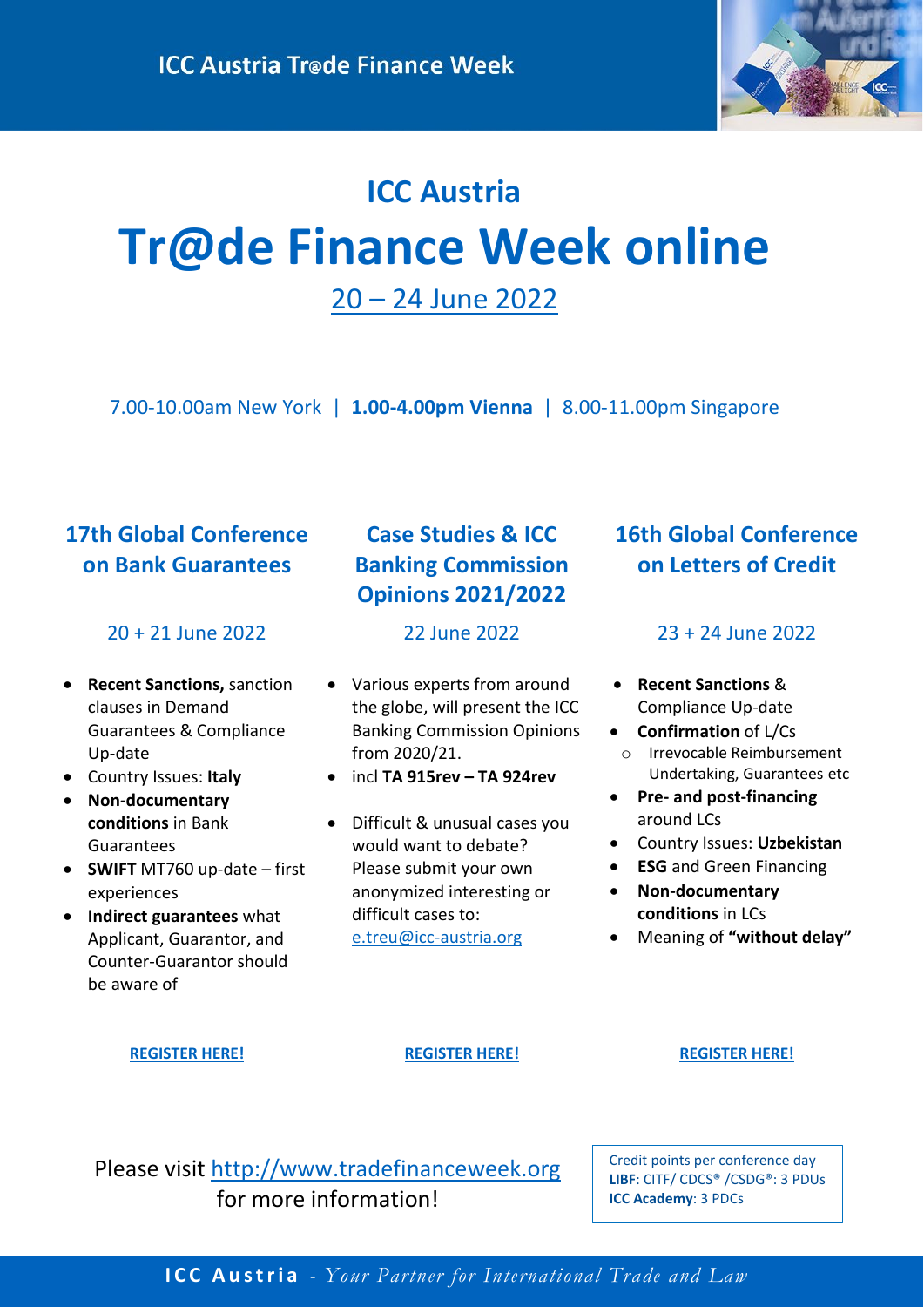

## **Sponsors & Institutional Partners**

**Platinum Sponsor**



Member of RBI Group

### **EBRD Partner Banks**





### **Institutional Partners**





### **Media Partner:**



### **SPEAKERS:**

**Neil Chantry,** Independent Consultant on Trade Finance & Compliance, UK. 40 years with HSBC - on the international executive staff, serving countries in the Middle East & East Africa, on the UK Group executive staff, specialising in Trade Finance operations, procedures, finance, compliance. Recently, consultancy with Standard Chartered Bank. Neil held many ICC positions, e.g. Former Chair, Wolfsberg Group Trade Finance Committee; Joint Wolfsberg Group; Financial Crimes & Anti-Terrorist Financing Group; ICC & BAFT drafting group for the "Compliance Principles Paper; former Chair of the Executive Committee;

**Andrea Hauptmann,** Independent international consultant, Austria. Prior to that she worked for Raiffeisen Bank International for 37 years, whereof more than 25 years as Head of Department, lastly as Senior Global Consultant in Trade



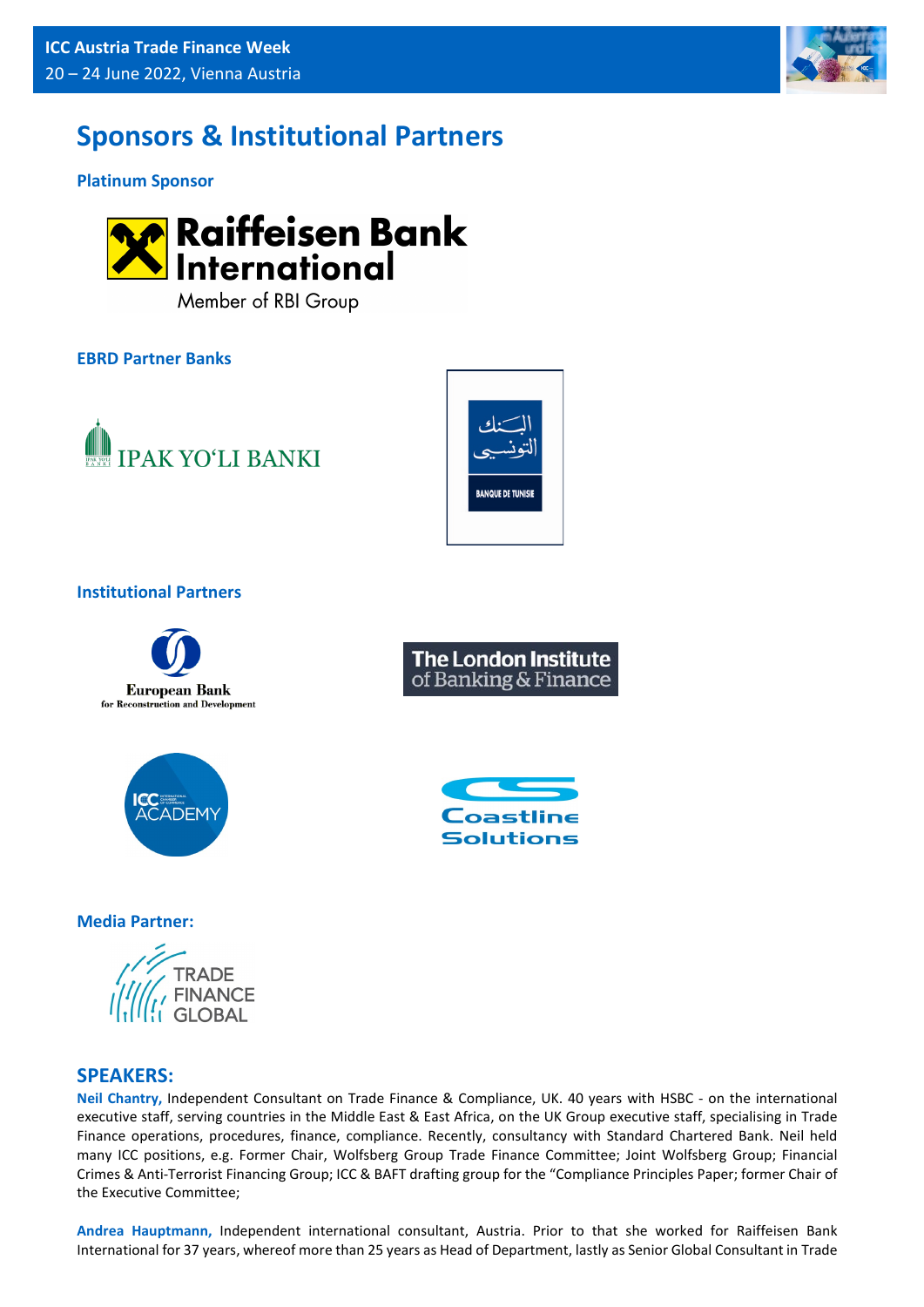

Finance. Chair and founding member ICC Banking Commission Task Force on Bank Guarantees; regular speaker at international conferences since 1991; expert consultant for the ICC Academy as well as DocDex expert;

**Gabriele Katz,** (invited) Director, Deutsche Bank AG, Germany; in charge of Global Transaction Banking in Product Management for the Documentary Trade Business for Europe & MENA; has a more than 25 years' experience in the LC and BG business. Member of the ICC Germany Banking Committee;

**Glenn Ransier,** Head of Documentary Trade and SBLCs, Wells Fargo, USA; Glenn is furthermore one of the Technical Advisors of the ICC Banking Commission; He maintains strong ties to domestic and global trade communities; has been actively involved in trade finance for more than 35 years;

**Christina Elisabeth Seierup,** Vice President, Trade Finance Operations, Dankse Bank AS, Denmark; Member Danish Banking Committee. Since 2010 Head of Training & Education for Trade Finance, Danske Bank Group - responsible for corporate Trade Finance and related subjects as AML trainings; She joined Danske Bank A/S in 1985 and has been working with International corporates since 1989;

**Don Smith,** President, Global Trade Advisory, Ltd., USA. Chair of ICC-IFA drafting group for Uniform Rules for Forfaiting, member of the US delegation to the ICC Banking Commission since 1998, co-chair of the original International Standard Banking Practices (ISBP), Docdex Expert, former VP Trade Product Management Citibank NY, with over 40 years international banking experience;

**Lorna Strong,** Deputy General Counsel for HSBC Global Trade and Receivables Finance (GTRF) acts as the primary legal advisor for GTRF's operations globally; advising GTRF and playing a role in shaping HBSC's contribution to regulatory and policy debates on trade finance.

**Hugo Verschoren,** Independent consultant, and owner of goVer Trading Technologies. Previously with ING in various positions inside and outside Trade Finance. Regular training provider and frequent speaker at conferences worldwide. Member of the ICC Belgian National committee. Technical Adviser to the International Chamber of Commerce, member of the ICC Regulatory Advocacy Group, the ICC Trade Finance Register Steering Group; the ICC Financial Crime Risk & Policy Group.

#### **Registration – closing date 3rd of June 2022**

| Registration crosing date 5 or June 2022                                                           |                                                        |                                                                        |                                                       |
|----------------------------------------------------------------------------------------------------|--------------------------------------------------------|------------------------------------------------------------------------|-------------------------------------------------------|
| Mrs. Cennet Aygün                                                                                  |                                                        | @ E-Mail: c.ayguen@icc-austria.org                                     |                                                       |
|                                                                                                    | <b>ICC Austria</b> – International Chamber of Commerce | <b>Tel.: +43-1-504 83 00-3718</b>                                      |                                                       |
|                                                                                                    | 20 + 21 June 2022<br>$1.00 - 4.00$ p.m. CET            | 22 June 2022<br>$1.00 - 4.00$ p.m. CET                                 | 23 + 24 June 2022<br>$1.00 - 4.00$ p.m. CET           |
| <b>Register here</b>                                                                               | <b>17th Global Conference</b><br>on Bank Guarantees    | <b>Case Studies: ICC Banking</b><br><b>Commission Opinions 2021/22</b> | <b>16th Global Conference</b><br>on Letters of Credit |
| <b>Registration Fee (per Person)</b><br>incl. training documents,<br>aartifiaata af nartigjnation. | <b>EUR 600,--</b><br>(plus 20% VAT)                    | <b>EUR 350,--</b><br>(plus 20% VAT)                                    | <b>EUR 600,--</b><br>(plus 20% VAT)                   |

Package Prices: 5 days - 10% discount, cannot be combined with other special offers or discounts.

After receiving the registration, we will sent a confirmation with the invoice attached. Please transfer the course fees – free of charges for ICC Austria – via banktransfer.

> **The package price will also apply if two (or more participants) from the same institute register at the same time for different conferences! Once confirmed by ICC Austria, your registration is legally binding! The regular fee shall be paid within two weeks from receipt of invoicein case of late registration verifiably before the Conference starts!**

#### **Technical Requirements**

certificate of participation

Computer/Laptop/Tablet with internet connection.

The online event will be held via Zoom. If your company does not use Zoom by default, a participation is still possible. If you have any questions, please contact your in-house IT department or contact us directly.

**You will receive the link and access data for participation 3 working days before the online event starts.**

#### **Cancellation Policy / Data Protection**

Upon signature of this registration form the General Terms and Conditions of ICC Austria are deemed accepted; available with https://www.icc-au stria.org/en/About-us/General-terms-and-conditions/Seminars.htm. A full refund will only be given for written cancellations received up to 20 working days before the event. Should you be unable to attend, you can nominate a colleague as